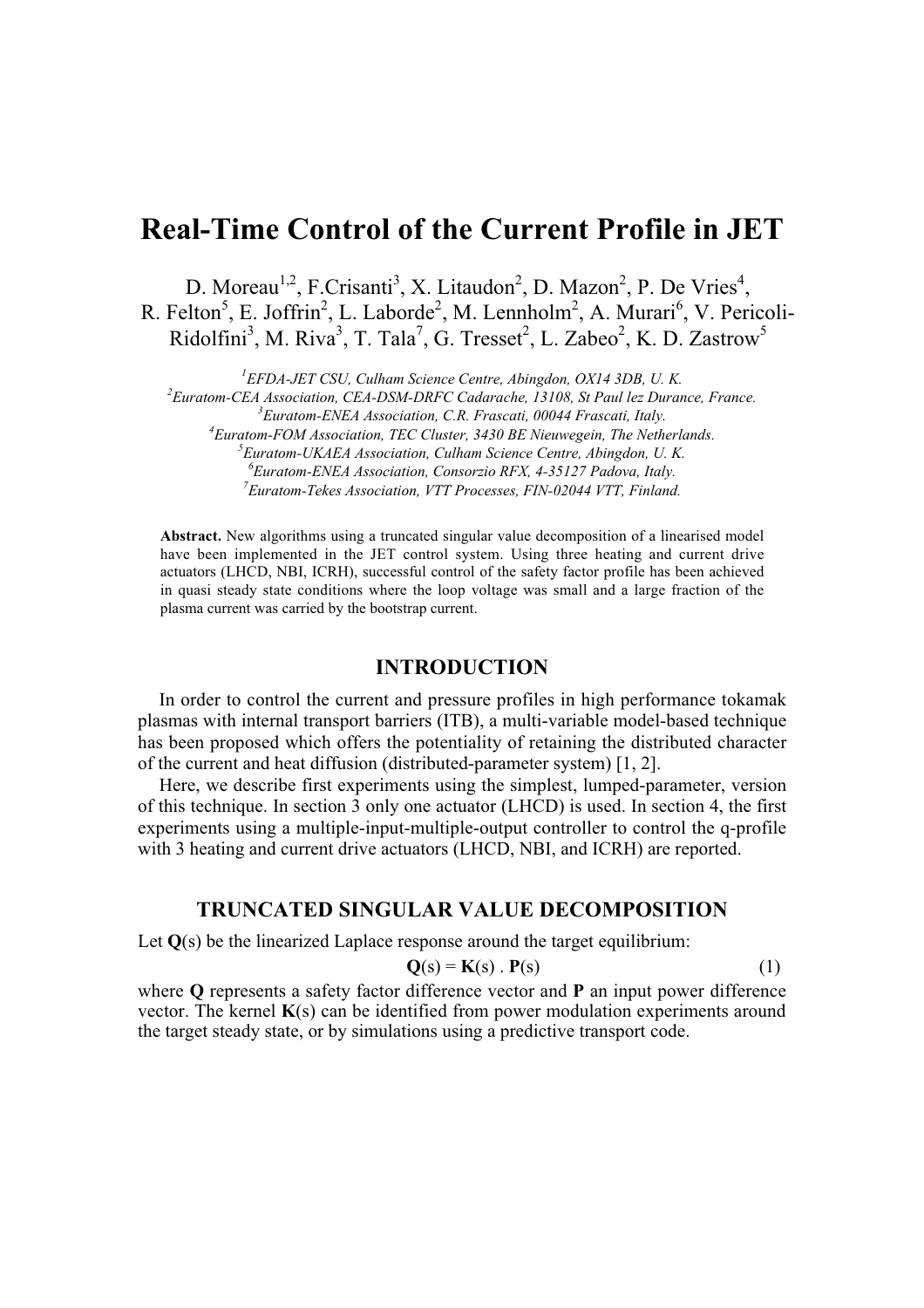

**FIGURE 1.** Control diagram used for the feedback control of the safety factor.

For the experiments described below, the steady state gain matrix  $K(0)$  was sufficient. A singular value decomposition is performed, yielding :

$$
\mathbf{K}(s) = \mathbf{W}(s) \ \boldsymbol{\Sigma}(s) \ \mathbf{V}(s)^{+}
$$
 (2)

and this defines decoupled modal inputs and modal outputs :

$$
\alpha(s) = V(s) + P(s) \quad \text{and} \quad \beta(s) = W(s) + Q(s) \tag{3}
$$

related by :



**FIGURE 2.** Respective influence of the 3 identified singular input vectors on the q-profile when using simultaneously LHCD, NBI and ICRH as actuators. The full profile which appears in all frames corresponds to the reference equilibrium obtained with  $P_{LHCD} = 3MW$ ,  $P_{NBI} = 7MW$ ,  $P_{ICRH} = 3MW$ , around which the system is linearized. The open circles on the left, central, and right frames show the qprofiles estimated from the model when adding the power combinations  $P_1$ ,  $P_2$ , and  $P_3$ , respectively, to the reference case powers.  $P_1$ ,  $P_2$ , and  $P_3$ , are proportionnal to the singular vectors,  $V_1$ ,  $V_2$ , and  $V_3$ , but normalized to 5MW.  $\sigma_1$ ,  $\sigma_2$ , and  $\sigma_3$  are the corresponding singular values.

Pseudo-modal control techniques can be used by taking the steady state limits,  $V_0$ ,  $\Sigma_0$ , **W**<sub>0</sub>, of **V**(s),  $\Sigma(s)$ , **W**(s), and by inverting the diagonal steady state gain matrix,  $\Sigma_0$ , where  $[\Sigma_0]_{i,j} = \sigma_i \delta_{i,j}$ . In order to obtain a simple PI feedback control with minimum (least square) steady state offset, we choose the controller **G**(s) as (Fig. 1) :

$$
\boldsymbol{\alpha}(s) = \mathbf{G}(s) \cdot \boldsymbol{\beta}(s) = g_c [1 + 1/(\tau_i.s)] \Sigma_0^{(1)} \boldsymbol{\beta}(s)
$$
 (5)

where  $g_c$  is the proportional gain and  $(g_c/\tau_i)$  is the integral gain.

The SVD expansion of  $\bf{K}$  is truncated to retain the most significant singular values. In the example below (Fig. 2), 3 actuators are used (LHCD, NBI, ICRH), but  $\sigma_3$  is small which indicates that the family of accessible profiles is only a 2-parameter family spanned by the first two singular vectors,  $\mathbf{W}_{0,1}$  and  $\mathbf{W}_{0,2}$ . We then use the truncated operator with only  $\sigma_1$  and  $\sigma_2$ :  $\mathbf{K}_{0,T} = \sigma_1 \mathbf{W}_{0,1} \cdot \mathbf{V}_{0,1} + \sigma_2 \mathbf{W}_{0,2} \cdot \mathbf{V}_{0,2}$ <sup>+</sup>.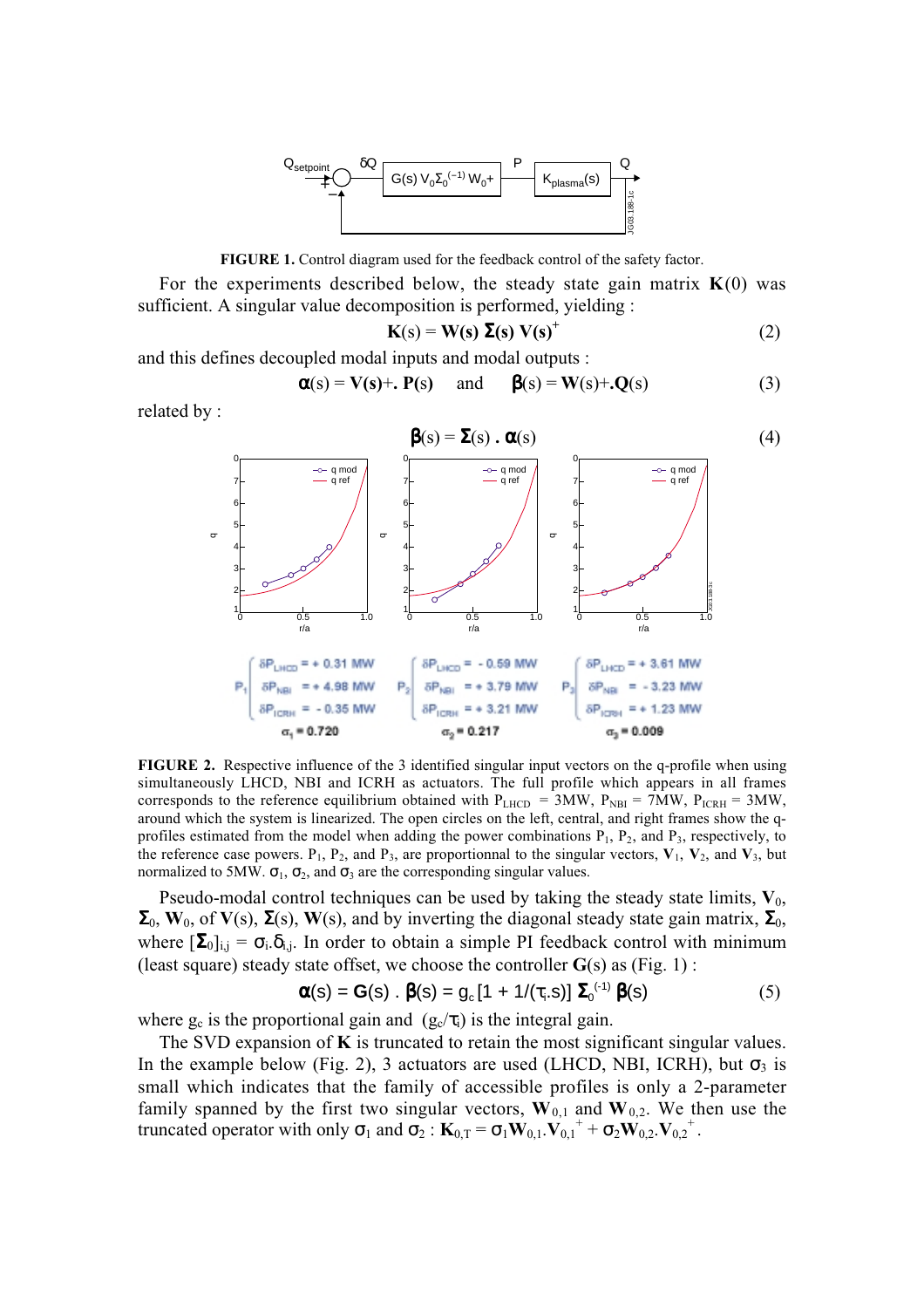



**FIGURE 3a.** Real-time control experiment with LHCD only (pulse #57329,  $B_T = 3T$ ,  $I_p$  $= 1.3$  MA). Top : Safety factor at r/a  $= [0.2]$ 0.4 0.5 0.6 0.8]. Centre : Internal inductance parameter,  $l_i$ , and loop voltage,  $V_{loop}$ . (Volts). Bottom : LHCD power (MW).

**FIGURE 3b.** Measured and requested qvalues at a  $r/a = 0.5$ , and LHCD power for 2 controlled pulses (#57329 and #57324  $B_T = 3T$ , Ip=1.3MA). A pulse without control is shown for comparison (#57322). Control starts at 2s and stops at 17s.

# **CONTROL OF THE SAFETY FACTOR PROFILE WITH LHCD**

The first, simplest - and in some sense trivial - application of the lumped parameter SVD control scheme was to reach a predefined q-profile with only one actuator, namely LHCD, but 5 q-setpoints. The accessible targets are restricted to a oneparameter family of profiles and must therefore be chosen reasonably. Applying an SVD technique with 5 points, rather than only one, can be an advantage if the q-profile "rotates" when varying the power. It may not allow to reach any one of the setpoints exactly, but minimizes the error on the profile shape (e.g. weak or reversed shear), contrary to a control of li. Such an experiment was performed during an extended LHCD preheat phase [3], a usual prelude to the formation of ITB's in JET. The central line-integrated density was  $2.7 \times 10^{19}$  m<sup>-2</sup> to allow for efficient LHCD. The toroidal field was 3T and the plasma current was 1.3 MA so as to approach a full non-inductive regime. A linearized model which links the values of  $q(r)$  at  $r/a = 0.2$ , 0.4, 0.5, 0.6, 0.8 to the input LH power was identified from simple step power changes. The q-profile reconstruction uses the real-time data from the magnetic measurements and from the interfero-polarimetry, and a parameterization of the magnetic flux surface geometry [4, 5]. The output signals are available every 50 ms.

The effectiveness of the controller in achieving, and maintaining in steady state, various q-profiles can be seen on Fig. 3.